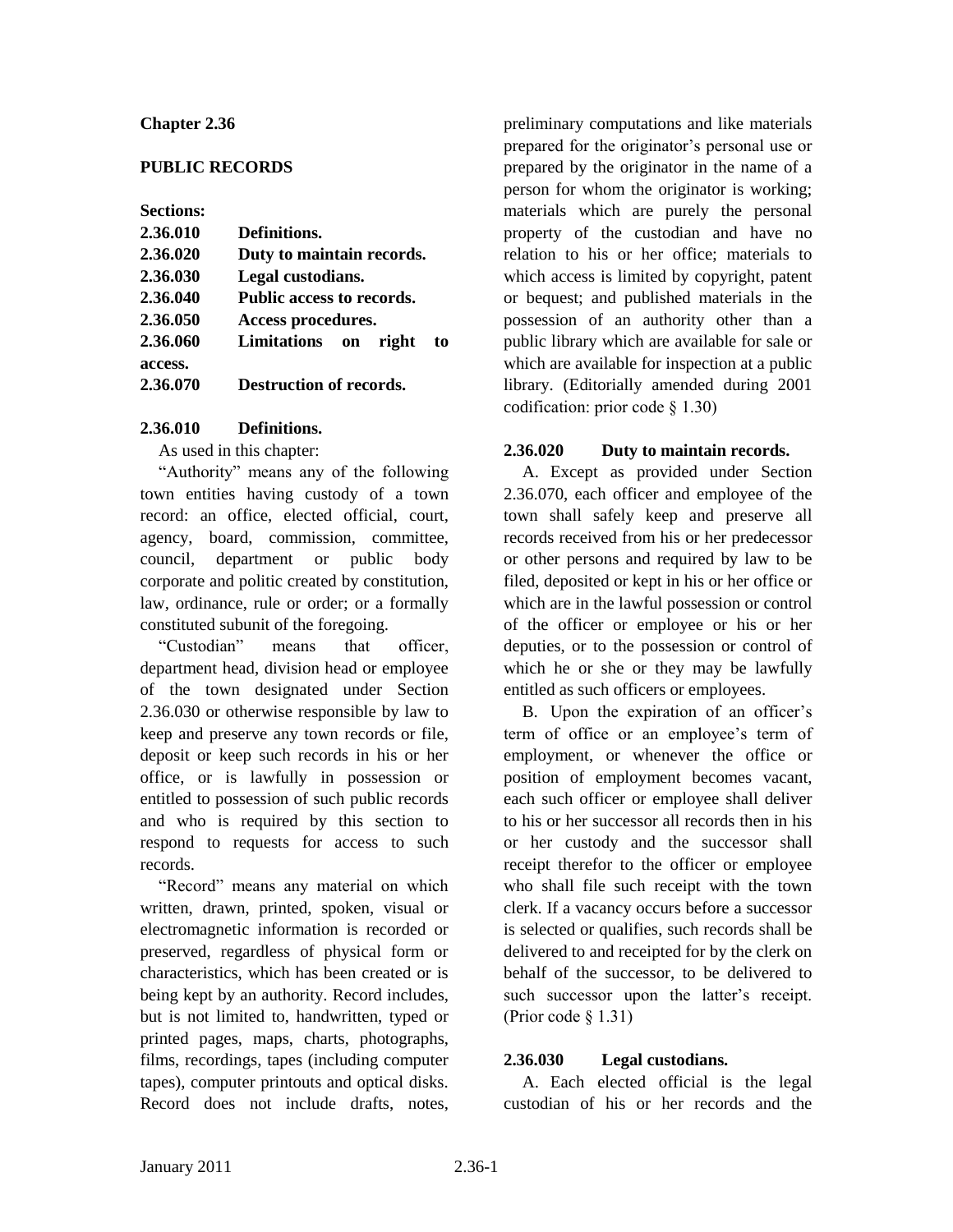records of his or her office, but the official may designate an employee of his or her staff to act as the legal custodian.

B. Unless otherwise prohibited by law, the town clerk or the clerk's designee shall act as legal custodian for the town board and for any committees, commissions, boards or other authorities created by ordinance or resolution of the town board.

C. For every authority not specified in Section 2.36.010 or 2.36.020, the authority's chief administrative officer is the legal custodian for the authority, but the officer may designate an employee of his or her staff to act as the legal custodian.

D. Each legal custodian shall name a person to act as legal custodian in his or her absence or the absence of his or her designee.

E. No legal custodian or other official of the town shall permit any person to remove any of the records from the Town Hall without the express written consent of the town board. This provision shall not, however, prevent the legal custodian from removing the record from the Town Hall solely for the purpose of copying or reproducing the record. (Ord. dated 7/8/91; prior code § 1.32)

# **2.36.040 Public access to records.**

A. Except as provided in Section 2.36.060, any person has a right to inspect a record and to make or receive a copy of any record as provided in § 19.35(1), Wis. Stats.

B. Records will be available for inspection and copying during all regular office hours.

C. A requester shall be permitted to use facilities comparable to those available to town employees to inspect, copy or abstract a record.

D. The legal custodian may require supervision during inspection or may impose other reasonable restrictions on the manner of access to an original record if the record is irreplaceable or easily damaged.

E. A requester shall be charged a fee to defray the cost of locating and copying records as follows:

1. The cost of photocopying shall be twenty-five cents (\$0.25) per page. Such cost has been calculated not to exceed the actual, necessary and direct cost of reproduction.

2. If the form of a written record does not permit copying, the actual and necessary cost of photographing and photographic processing shall be charged.

3. The actual full cost of providing a copy of other records not in printed form on paper, such as films, computer printouts and audiotapes or videotapes, shall be charged.

4. If mailing or shipping is necessary, the actual cost thereof shall also be charged.

5. The Town may also charge for the cost of locating and/or compiling records pursuant to a request, in an amount not to exceed the actual, necessary and direct cost of location and compilation, if such cost exceeds \$50.00. The fee shall be based on the employee's hourly rate, but in no circumstances less than \$15.00 per hour. (Ord. dated 10/22/09)

6. The legal custodian shall estimate the cost of all applicable fees and may require a cash deposit adequate to assure payment, if such estimate exceeds five dollars (\$5.00).

7. Elected and appointed officials of the town shall not be required to pay for public records they may reasonably require for the proper performance of their official duties.

8. The legal custodian may provide copies of a record without charge or at a reduced charge where he or she determines that waiver or reduction of the fee is in the public interest.

9. The cost of computer-generated printing specifically of real estate tax and assessment information shall be as established by resolution of the town board.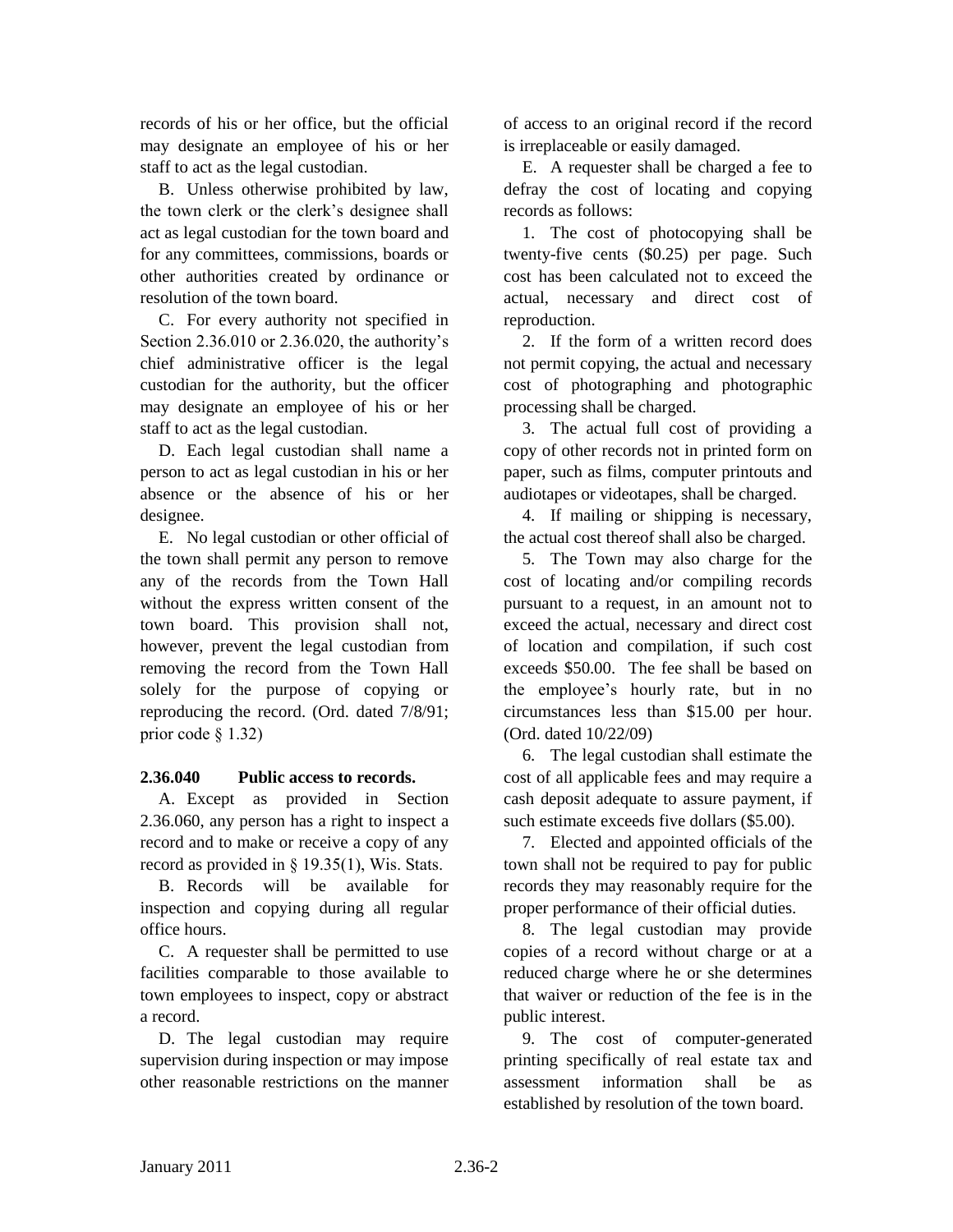10. If the request is for electronic records, such as e-mails, and the request is for such documents in electronic format, the fee for locating and forwarding such documentation shall be at the rate of pay the town official responding to the request, unless such official is not paid on an hourly basis, in which case the fee shall be \$15.00 per hour. (Ord. dated 10/22/09)

F. Pursuant to Section 19.34, Wis. Stats., and the guidelines therein listed, each authority shall adopt, prominently display and make available for inspection and copying at its offices, for the guidance of the public, a notice containing a description of its organization and the established times and places at which, the legal custodian from whom, and the methods whereby, the public may obtain information and access to records in its custody, make requests for records or obtain copies of records and the costs thereof. (Each authority shall also prominently display at its offices, for the guidance of the public, a copy of Sections 19.31 to 19.39, Wis. Stats. This subsection does not apply to members of the town board. (Ord. dated 10/10/02; prior code § 1.33)

#### **2.36.050 Access procedures.**

A. A request to inspect or copy a record shall be made to the legal custodian. A request shall be deemed sufficient if it reasonably describes the requested record or the information requested. However, a request for a record without a reasonable limitation as to subject matter or length of time represented by the record does not constitute a sufficient request. A request may be made orally, but a request shall be in writing before an action to enforce the request is commenced under Section 19.37, Wis. Stats. Except as provided below, no request may be refused because the person making the request is unwilling to be identified or to state the purpose of the

request. No request may be refused because the request is received by mail, unless prepayment of a fee is required under Section  $2.36.040(F)(6)$  of this chapter. A requester may be required to show acceptable identification whenever the requested record is kept at a private residence or whenever security reasons or federal law or regulations so require.

B. Each custodian, upon request for any record, shall, as soon as practicable and without delay, either fill the request or notify the requester of the authority's determination to deny the request in whole or in part and the reasons therefor. If the legal custodian, after conferring with the town attorney, determines that a written request is so general as to be unduly time consuming, the party making the request may first be required to itemize his or her request in a manner which would permit reasonable compliance.

C. A request for a record may be denied as provided in Section 2.36.060. If a request is made orally, the request may be denied orally unless a demand for a written statement of the reasons denying the request is made by the requester within five business days of the oral denial. If a written request is denied in whole or in part, the requester shall receive a written statement of the reasons for denying the request. Every written denial of a request shall inform the requester that if the request for the record was made in writing, then the determination is subject to review upon petition for a writ of mandamus under Section 19.37(1), Wis. Stats., or upon application to the Attorney General or a district attorney. (Prior code § 1.34)

# **2.36.060 Limitations on right to access.**

A. As provided by Section 19.36, Wis. Stats., the following records are exempt from inspection under this chapter: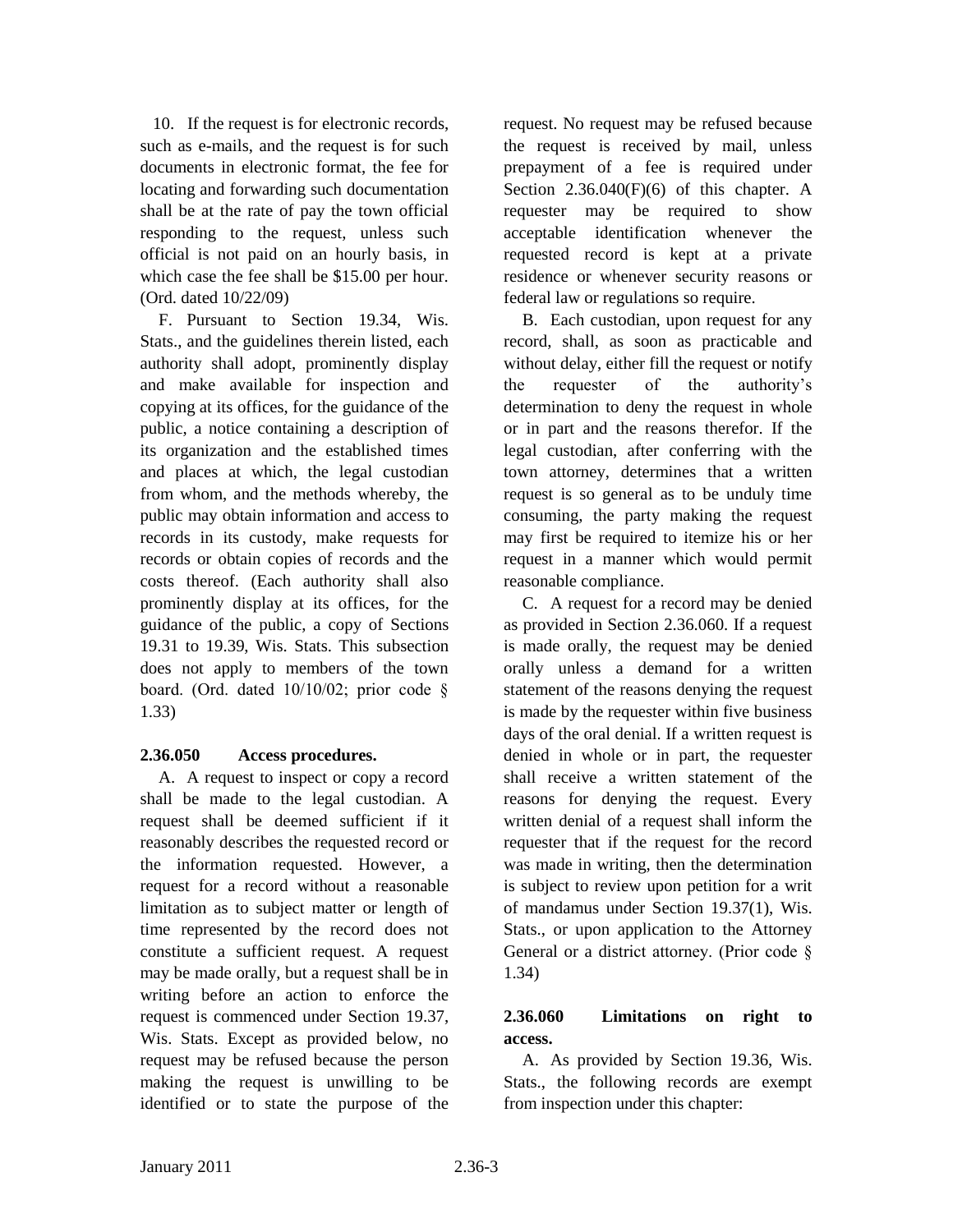1. Records specifically exempted from disclosure by state or federal law or authorized to be exempted from disclosure by state law;

2. Any record relating to investigative information obtained for law enforcement purposes if federal law or regulations require exemption from disclosure or if exemption from disclosure is a condition to receipt of aids by the state;

3. Computer programs, although the material used as input for a computer program or the material produced as a product of the computer program is subject to inspection;

4. A record or any portion of a record containing information qualifying as a common law trade secret.

B. As provided by Section 43.30, Wis. Stats., public library circulation records are exempt from inspection under this chapter.

C. In responding to a request for inspection or copying of a record which is not specifically exempt from disclosure, the legal custodian, after conferring with the town attorney, may deny the request, in whole or in part, only if he or she determines that the harm to the public interest resulting from disclosure would outweigh the public interest in full access to the requested record. Examples of matters for which disclosure may be refused include, but are not limited to, the following:

1. Records obtained under official pledges of confidentiality which were necessary and given in order to obtain the information contained in them;

2. Records of current deliberations after a quasi-judicial hearing;

3. Records of current deliberations regarding any town officer or employee concerning employment, promotion, demotion, discipline, performance, compensation, dismissal or the investigation of charges against a town officer or employee, unless such officer or employee consents to such disclosure;

4. Records concerning current strategy for crime detection or prevention;

5. Records of current deliberations or negotiations on the purchase of town property, investing of town funds or other town business whenever competitive or bargaining reasons require nondisclosure;

6. Financial, medical, social or personal histories or disciplinary data of specific persons which, if disclosed, would be likely to have a substantial adverse effect upon the reputation of any person referred to in such history or data;

7. Communications between legal counsel for the town and any officer, agent or employee of the town, when advice is being rendered concerning strategy with respect to current litigation in which the town or any of its officers, agents or employees is or is likely to become involved, or communications which are privileged under Section 905.03, Wis. Stats.

D. If a record contains information that may be made public and information that may not be made public, the custodian of the record shall provide the information that may be made public and delete the information that may not be made public from the record before release. The custodian shall confer with the town attorney prior to releasing any such record and shall follow the guidance of the town attorney when separating out the exempt material. If, in the judgment of the custodian and the town attorney, there is no feasible way to separate the exempt material from the nonexempt material without unreasonably jeopardizing nondisclosure of the exempt material, the entire record shall be withheld from disclosure. (Prior code § 1.35)

# **2.36.070 Destruction of records.**